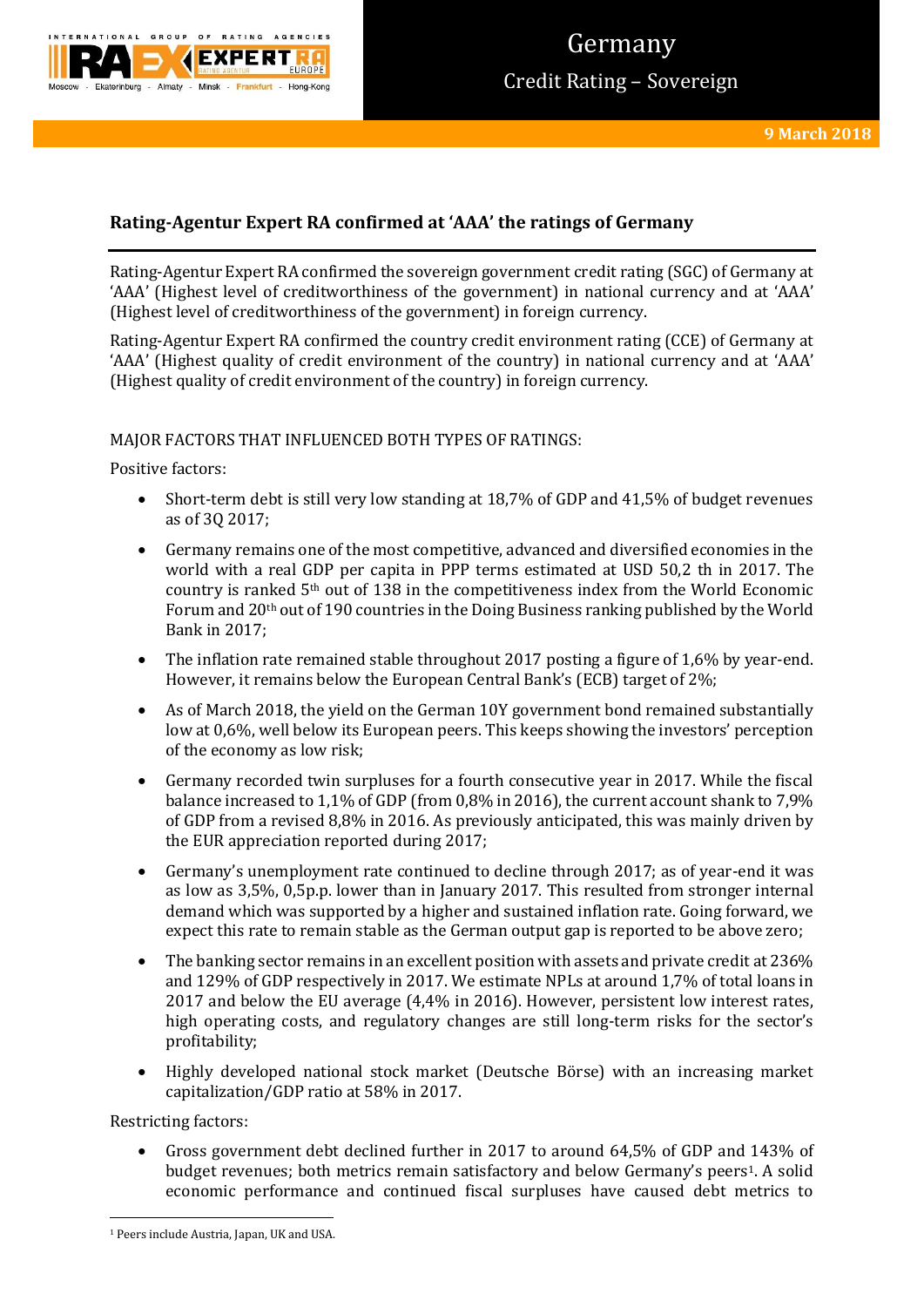

steadily decline since 2010. Going forward, we anticipate these figures to remain declining as a result of encouraging growth perspectives and the country's large fiscal space;

 Aging population and low birth rates in Germany remain a long-term concern for the budget as well as the pension and healthcare systems. However, technological advance, combined with a long-term migration policy could partly mitigate these risks.

Negative factors:

- Banks' assets to GDP ratio continued its steady decrease in 2017 where it stood at 236%. This was mainly driven by a slight decline of loans to other banks in the Euro Area, combined with a constant increase of GDP;
- Average banks' capital to assets ratio remained low at 6% in 2016 despite increasing by 1,6 p.p. since 2011. We expect this metric to have stood fairly unchanged as of end-2017;
- The low level of FX reserves at USD 166 bn in December 2017 (1,5 months of imports and 6,6% of gross government debt) remains mitigated by the reserve currency status of the EUR.

Support factors:

- Germany participates and is a key member of the European Union (strong support factor);
- The country has an extremely strong financial system which affects other countries (strong support factor);
- The country has a strong, stable and important reserve currency (Euro) (weak support factor).

ADDITIONAL FACTORS THAT INFLUENCED CCE RATINGS:

Positive factors:

- The country's real interest rate dropped to around 0,8% following the inflation rate hike along 2017 and the ongoing low interest rates environment;
- Strong protection of investors as evidenced by the ranking of Doing Business (position 62 out of 190 countries in 2017).

Restricting factors:

Interventions of the government in financial markets remain negligible.

### SENSITIVITY ASSESSMENT:

The following developments could lead to a downgrade:

 An unexpected and prolonged deterioration of public finances leading to material increase of the gross government debt as well as short-term obligations.

**"**The ratings of Germany at 'AAA' mainly reflect the outstanding macroeconomic position, strong and persistent twin surpluses, resilience to external shocks and the healthy stance of the country's banking system.

The negative tendency of the government debt metrics remained in place in 2017 as government debt load declined during the year. Despite the constantly high increase of fiscal expenses, the fiscal position of Germany is set to remain comfortable as revenues continue to grow at a strong pace.

The country remains posting encouraging macro and foreign trade figures with surplus in the current account, positive GDP growth and low unemployment rate. While the demographic risks remain in place, the political risks arising from the latest election results in 2017 dissipated as the government managed to create a grand coalition." – Clarified Gustavo Angel, Rating Associate of Rating-Agentur Expert RA GmbH.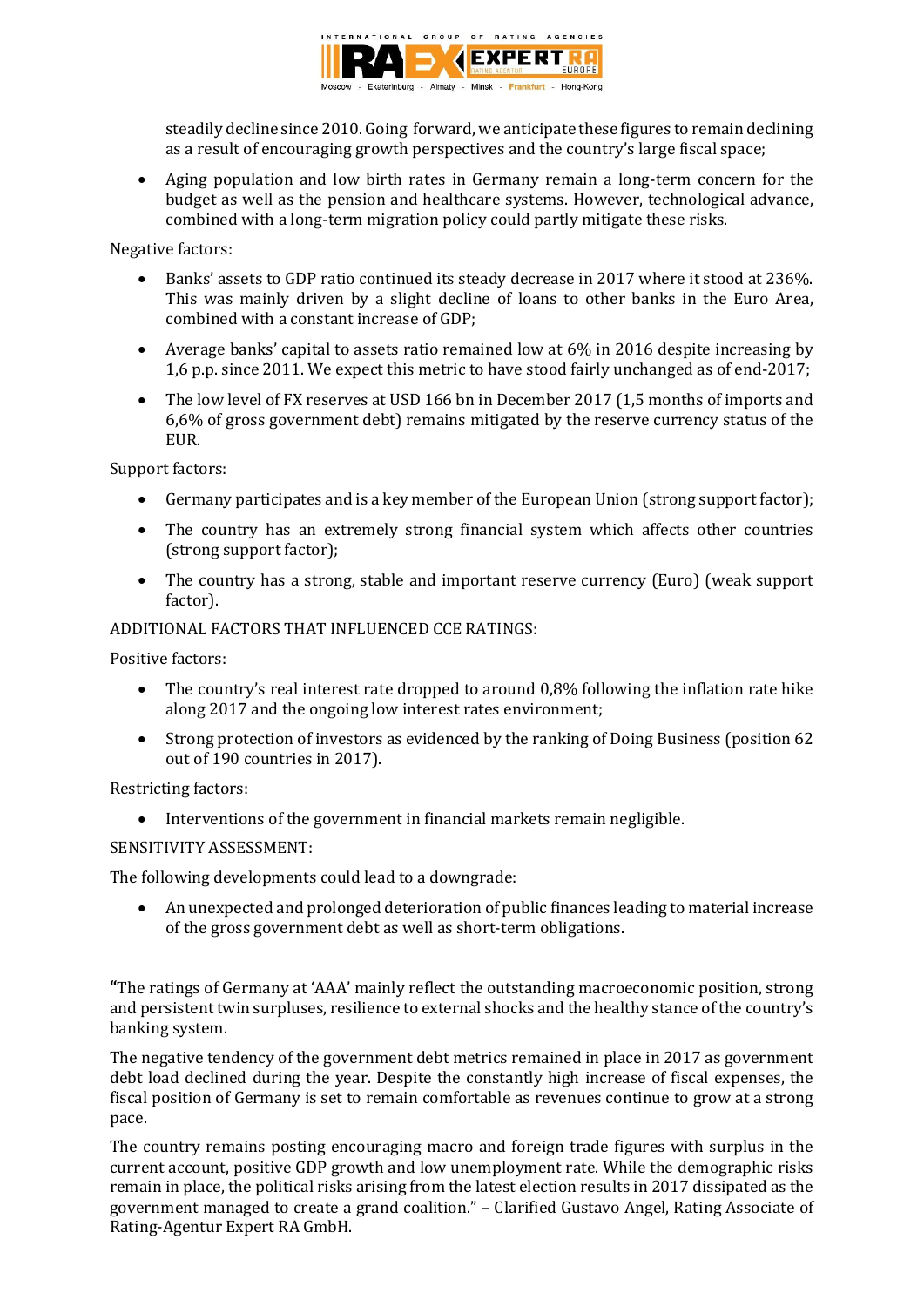

Responsible expert: Gustavo Angel, Rating Associate of Rating-Agentur Expert RA GmbH Reviewer: Hector Alvarez, Rating Associate of Rating-Agentur Expert RA GmbH

Research report on Germany is available at: [http://raexpert.eu/reports/Research\\_report\\_Germany\\_09.03.2018.pdf](http://raexpert.eu/reports/Research_report_Germany_09.03.2018.pdf)

Next scheduled rating publication: 7 September 2018. The full sovereign rating calendar can be found at <http://raexpert.eu/sovereign/#conf-tab-5>

For further information contact:

**Rating-Agentur Expert RA GmbH** Walter-Kolb-Strasse 9-11, 60594 Frankfurt am Main, Germany +49 (69) 3085-45-00 E-mail[: info@raexpert.eu](mailto:info@raexpert.eu) [www.raexpert.eu](http://raexpert.eu/)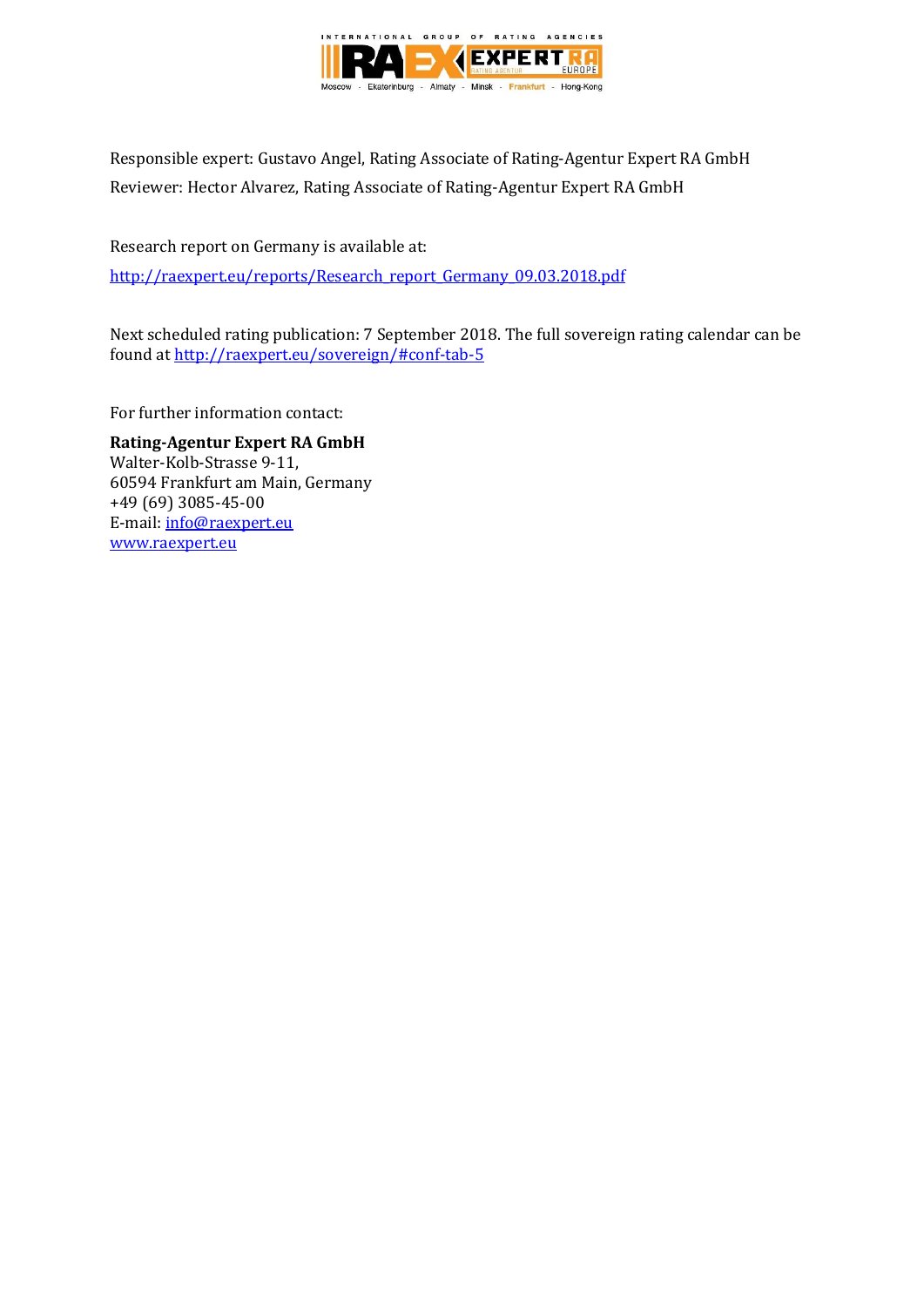

## RATING HISTORY:

|            |                                                                    | <b>SGC</b>                  |                     | <b>CCE</b>                  |                     |
|------------|--------------------------------------------------------------------|-----------------------------|---------------------|-----------------------------|---------------------|
| Date       | <b>Review reason</b>                                               | <b>National</b><br>currency | Foreign<br>currency | <b>National</b><br>currency | Foreign<br>currency |
| 15.09.2017 | Scheduled<br>revision of both<br>types of ratings                  | AAA                         | AAA                 | AAA                         | AAA                 |
| 17.03.2017 | Scheduled<br>revision of both<br>types of ratings                  | AAA                         | AAA                 | AAA                         | AAA                 |
| 23.09.2016 | Scheduled<br>revision of both<br>types of ratings                  | AAA                         | AAA                 | AAA                         | AAA                 |
| 15.04.2016 | First assignment<br>of both types of<br>ratings for the<br>country | AAA                         | AAA                 | AAA                         | AAA                 |